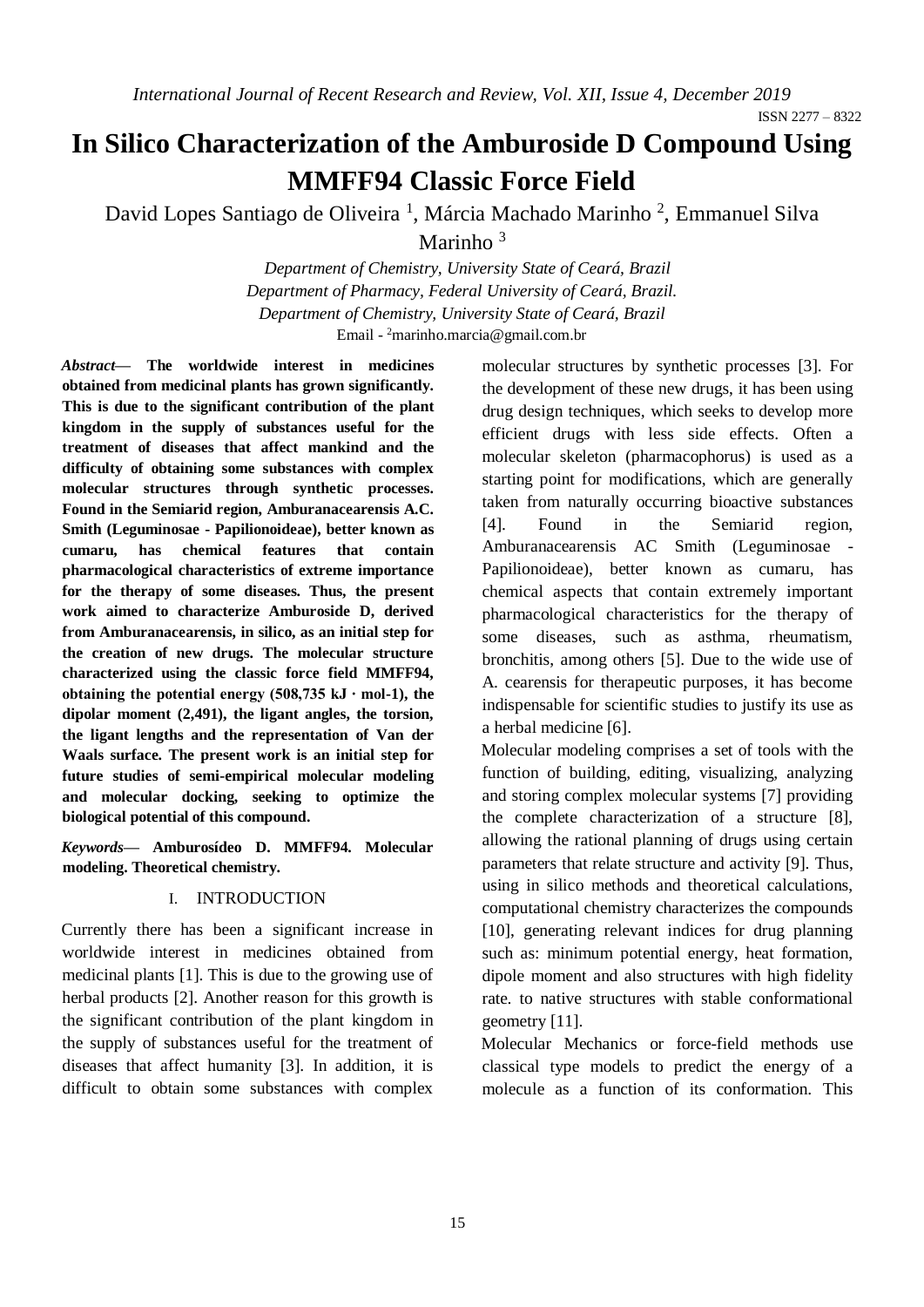allows predictions of Equilibrium geometries, transition states and Relative energies between conformers or between different Molecules. In molecular mechanics, molecules are described as a set of "atoms connected," rather than nuclei and electrons, as in quantum methods. The model of molecular mechanics is justifiable because the parameters associated with sets of atoms remain fairly constant between different structures, provided that the type and hybridization of the involved atoms are the same. What is done in the molecular mechanics is to develop the so-called force field, a set of energy functions that determine energetic penalties for moving away from the structure of these "normal" values [12-13], seeking to minimize energy, ie, uses a mathematical algorithm seeking to achieve a minimum state of energy, where the attractive forces are maximized and the value of the repulsive forces is reduced (Equation 1) (Fig.1).

$$
E = \sum k_b (r - r_0)^2 \quad (1)
$$

Express energy due to stretching bonds as a Taylor series about the equilibrium position Re(EQUATION  $2$ ):E(R) = k2(R – Re)2 + k3(R – Re)3 + · · · (2), Where R is a ligant length. The first term should dominate, k2, k3 are parameters of adjustments, obtained experimentally or by quantum mechanics, Having as main idea the use of constants for other molecules, since Most  $C - H$  bond lengths are 1.06 to  $1.10$  ° A in, with stretching frequencies between 2900 and 3300  $cm^{-1}$ . This strategy is refined using different "atom types [14] field of force MMFF94 (Merck Molecular Force Field 94), which is a" classical force field ", where the atoms and their chemical bonds are treated as spring-mass type systems, reproducing very well the computational data used in their parameterization. In addition, MMFF94 reproduces experimental bond lengths (0.014 Å mean square root [rms]), bonding angles (1.2° rms), vibrational frequencies  $(61 \text{ cm}^{-1} \text{ rms})$ , conformational energies (0.38 kcal / mol / rms) and rotating barriers (0.39 kcal / mol rms) almost as well as MM3 for comparable systems [15]. Being banant used particularly well with organic compounds. The MMFF94 was

specifically parameterized for organic compounds [16].



Fig. 1 Energy depending on the connectiondistance described by the model of molecular mechanics in Source: Sant'Anna (2000).

In this context the present work aimed to use the force field MMFF94 to characterize in silico amburoside D as an initial step for the development of new drugs.

## II. METHODOLOGY

Using the methodology proposed by Dewar and collaborators [17], the first step of the work was to obtain essential information of the compound, such as the two-dimensional molecular structure of the Amburoside D compound and its physicochemical properties. These data were obtained through the molecular modeling programs MarvinSketch [18] [19] and ChemSketch [20]. Then, for the geometric optimization of the molecule through classical force field calculations (MMFF94), the freeware Avogadro® [16] [21-22] configured for cycles of 100 interactions of the descending steepest algorithm was used. In this way it was possible to obtain the lowest potential energy conformation of the compound, characterizing the torsion angles, the bonds and the dihedral angles, besides rendering the surface map of Van der Waals and visualizing the dipole moment. All mechanical force field (MMFF94) calculations were performed using Avogadro® open license software [17], [21], [22] (version 1.2.0).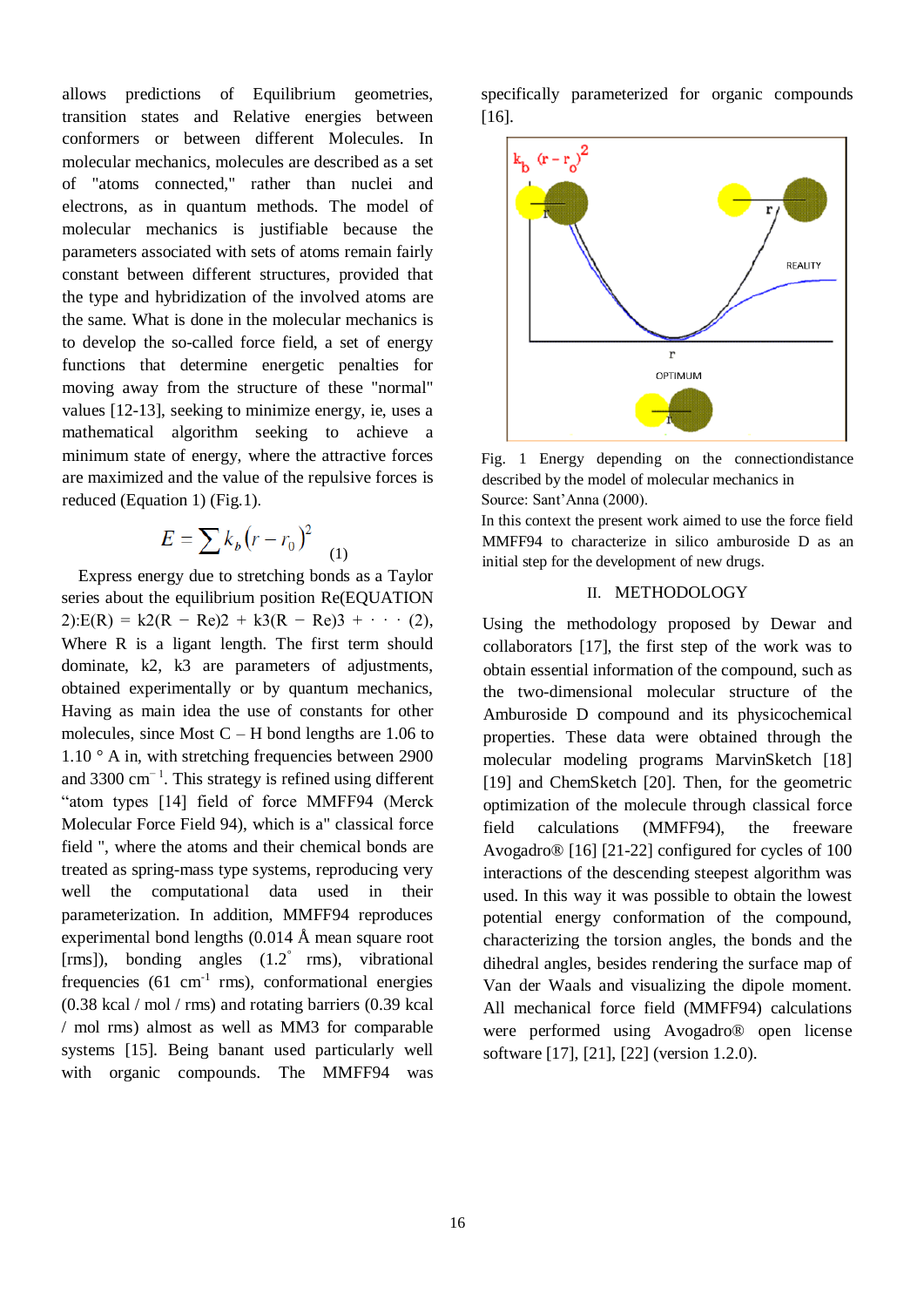### III. RESULTS AND DISCUSSIONS

As for the structure in question, Amburoside D, the MarvinSketch [18-19] program was used to obtain the initial structure and some other physical chemical properties (Table I) necessary to study the structure in molecular modeling, highlighting the coefficient. LogP (0.96), the solubility of the structure in water (0.06 mg / mL) that allowed to define the solvent (polar or nonpolar) used in docking tests or molecular dynamics and also its ability to form hydrogen bonds when determining atoms with potential to receive or donate electrons in hydrogen ligants.

TABLE I Physico-chemical properties of compound Amburosídeo D

| Property               | Value         | Property         | Value  |
|------------------------|---------------|------------------|--------|
| Solubility<br>in water | 0.06<br>mg/mL | Polar<br>Surface | 172.21 |
| LogP                   | 0.96          | Refractivity     | 109.93 |
| Receptors<br>#H        |               | Donors #H        |        |

Other physical and chemical properties (Table II) could be obtained through the ChemSketch program [20], properties linked to the structural composition of the molecule, of which we can highlight its density  $(1.493 \pm 0.06$  g cm3) and its surface tension (67, 6  $\pm$ 3.0 dyne cm).

TABLE II Physical-chemical properties of the compound Amburosídeo D

| <b>Properties</b>      | <b>Value</b>                 | <b>Proper</b><br>ties     | Value                            |
|------------------------|------------------------------|---------------------------|----------------------------------|
| Molecular<br>Formula   | $C_{22}H_{24}O_{11}$         | Monois<br>otopic<br>Mass  | 464.131862<br>Da                 |
| Density                | $1.493 \pm 0.0$<br>6 $g/cm3$ | Refracti<br>ve<br>index   | $1.636 \pm 0.02$                 |
| Superficial<br>tension | $67.6 \pm 3.0$<br>$d$ yne/cm | Molar<br>Refracti<br>vity | $111.48 \pm 0.3$<br>$\rm cm^3$   |
| Molar<br>Volume        | $310.9 + 3.0$<br>$\rm cm^3$  | Polariza<br>bility        | $44.19 \pm 0.510$<br>$^{24}$ cm3 |

The two-dimensional structure of the Amburoside D compound [Fig. 2], obtained through MarvinSketch [18-19], was then in its ground state, presenting only the molecular formula (C22H24O11) and the connectivity of atoms, with an initial conformation of easy to visualize but with potential energy different from the molecule in its native form.



Fig. 2 The two-dimensional structure of Amburosídeo D

By drawing a molecule two-dimensionally or drawing it from an online repository, it is not in its most stable conformation. Thus, to obtain more accurate calculations about the molecule and its more stable final conformation, we need to perform a geometric optimization that uses the energy minimization process [23]. This geometric optimization can be performed using the Avogadro® open license software [17] [21] [22], configuring it to perform uninterrupted interaction cycles calculated using the force field MMFF94, parameterized with the Steepest Descent algorithm. The goal of using molecular mechanics is because it represents molecules as a set of connected atoms, thus developing energetic functions that maximize attraction forces and reduce repulsion forces [12] [13]. Therefore, the obtained structure [Fig. 3], considered theoretically more stable, has a spatial distribution that allows the lowest possible potential energy, causing the integral potential energy of the molecule to assume a value of (508,735 kJ ∙ mol-1), no longer varying, reaching a stationary point of the energy surface [7].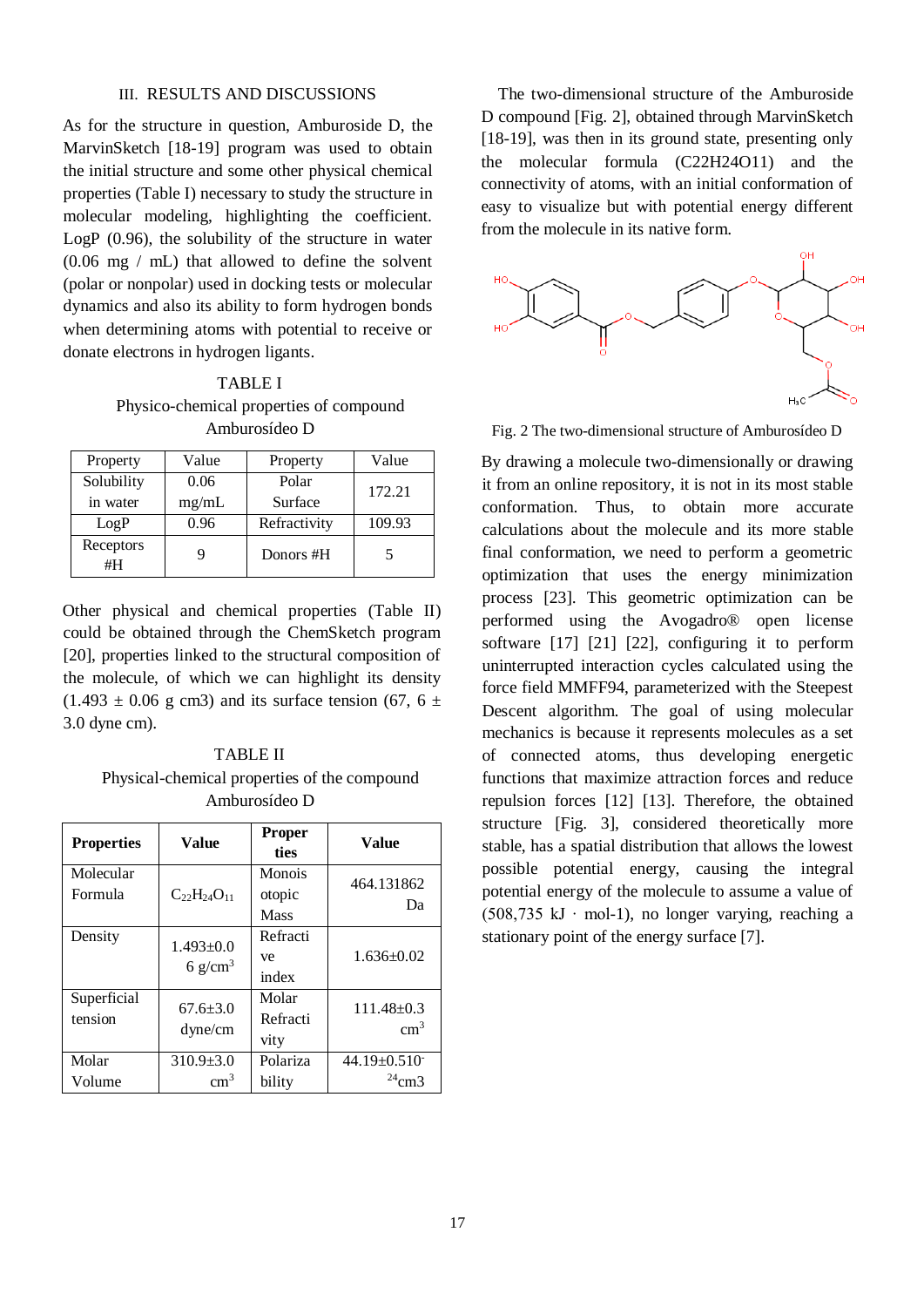

Fig. 3 Optimized structure of the compound Amburosídeo D using the force field MMFF94

After geometric optimization, the molecule a theoretically more stable structure, it was possible to calculate the formal and partial charges of all atoms as well as their valence. All atoms showed zero formal charge and significant variations in their partial charges were found, such as Hydrogen from 0.034 to 0.292, Carbon from -0.052 to 0.340 and Oxygen from -0.503 to -0.245. These data [Table III], especially valence, correspond to the literature, which serves to validate the results obtained.

Despite the neutrality through optimization, it is possible to observe in the results obtained [Table III] the largest and smallest (residual) partial loads. Atoms 9 (C) and 7 (O) were found to have a larger and smaller partial charge respectively, charges from the electrons being closer or farther from one of the ligant atoms, carrying charge [24].

#### TABLE III

Atomic properties of the Amburoside compound D obtained after optimization using the field of force classic MMFF94 (Except Hydrogens)

| Atom |               | Elementtype    | Valence | Partialchange |
|------|---------------|----------------|---------|---------------|
| 1    | C             | Car            | 3       | $-0.016$      |
| 2    | $\mathsf{C}$  | Car            | 3       | 0.158         |
| 3    | C             | Car            | 3       | 0.159         |
| 4    | $\mathsf{C}$  | Car            | 3       | $-0.003$      |
| 5    | C             | Car            | 3       | 0.063         |
| 6    | C             | Car            | 3       | $-0.044$      |
| 7    | O             | O <sub>3</sub> | 2       | $-0.503$      |
| 8    | O             | O <sub>3</sub> | 2       | $-0.503$      |
| 9    | $\mathcal{C}$ | C <sub>2</sub> | 3       | 0.340         |
| 10   | O             | O <sub>3</sub> | 2       | 0.456         |
| 11   | $\Omega$      | O <sub>2</sub> | 1       | $-0.245$      |
| 12   | $\mathcal{C}$ | C <sub>3</sub> | 4       | 0.118         |
| 13   | C             | Car            | 3       | $-0.010$      |

| 14 | C              | Car            | 3                       | 0.124    |
|----|----------------|----------------|-------------------------|----------|
| 15 | $\mathbf C$    | Car            | 3                       | $-0.019$ |
| 16 | $\mathbf C$    | Car            | 3                       | $-0.052$ |
| 17 | $\mathsf{C}$   | Car            | 3                       | $-0.052$ |
| 18 | $\mathsf{C}$   | Car            | 3                       | $-0.019$ |
| 19 | $\mathcal{O}$  | O <sub>3</sub> | $\overline{2}$          | $-0.461$ |
| 20 | $\mathbf C$    | C <sub>3</sub> | $\overline{4}$          | 0.231    |
| 21 | $\mathsf{C}$   | C <sub>3</sub> | $\overline{4}$          | 0.145    |
| 22 | $\overline{O}$ | O <sub>3</sub> | $\overline{2}$          | $-0.383$ |
| 23 | $\mathsf{C}$   | C <sub>3</sub> | $\overline{4}$          | 0.115    |
| 24 | $\mathbf C$    | C <sub>3</sub> | $\overline{4}$          | 0.113    |
| 25 | $\mathsf{C}$   | C <sub>3</sub> | $\overline{4}$          | 0.125    |
| 26 | $\mathcal{O}$  | O <sub>3</sub> | $\overline{2}$          | $-3.330$ |
| 27 | $\mathcal{O}$  | O <sub>3</sub> | $\overline{2}$          | $-0.386$ |
| 28 | $\overline{O}$ | O <sub>3</sub> | $\overline{2}$          | $-0.386$ |
| 29 | $\mathsf{C}$   | C <sub>3</sub> | $\overline{4}$          | 0.121    |
| 30 | $\mathbf{O}$   | O <sub>3</sub> | $\overline{2}$          | $-0.462$ |
| 31 | $\mathsf{C}$   | C2             | 3                       | 0.304    |
| 32 | $\mathsf{C}$   | C <sub>3</sub> | $\overline{\mathbf{4}}$ | 0.033    |
| 33 | $\overline{O}$ | O <sub>2</sub> | $\mathbf{1}$            | $-0.251$ |

In the final geometry of Amburoside D after optimization, all the bonds analyzed were characterized by the predominance of covalence, where we can highlight the bonds between oxygencarbon  $((O11 - C21)$  and  $(O4 - C7))$  as second order bonds, and carbon bonds ((C15 - C16), (C19 - C18), (C17 - C16), (C18 - C17) and (C20 - C19) are rotatable [Table IV].

TABLE IV Properties of Amburosídeo D After Optimization Using Classical Forcefield MMFF94

| <b>InitialAto</b><br>m | Final<br>Ato<br>m | Orde<br>r of<br>Bond | Rotabili<br>ty | Length( $\check{A}$ ) |
|------------------------|-------------------|----------------------|----------------|-----------------------|
| O <sub>11</sub>        | C <sub>21</sub>   | 2                    | NO.            | 1.227050              |
| H <sub>24</sub>        | C <sub>22</sub>   | 1                    | NO             | 1.094430              |
| C <sub>21</sub>        | C <sub>22</sub>   | 1                    | NO             | 1.500560              |
| C <sub>21</sub>        | O10               | 1                    | NO             | 1.354600              |
| C <sub>22</sub>        | H22               | 1                    | NO.            | 1.092200              |
| C <sub>22</sub>        | H <sub>23</sub>   | 1                    | NO.            | 1.092140              |
| O10                    | C <sub>20</sub>   | 1                    | NO             | 1.438780              |
| H <sub>16</sub>        | C <sub>18</sub>   | 1                    | NO             | 1.095770              |
| H <sub>20</sub>        | C <sub>20</sub>   | 1                    | NO             | 1.096310              |
| C <sub>20</sub>        | H21               | 1                    | NO             | 1.095480              |
| C <sub>20</sub>        | C19               | 1                    | YES            | 1.532800              |
| H <sub>17</sub>        | C19               | 1                    | NO             | 1.097650              |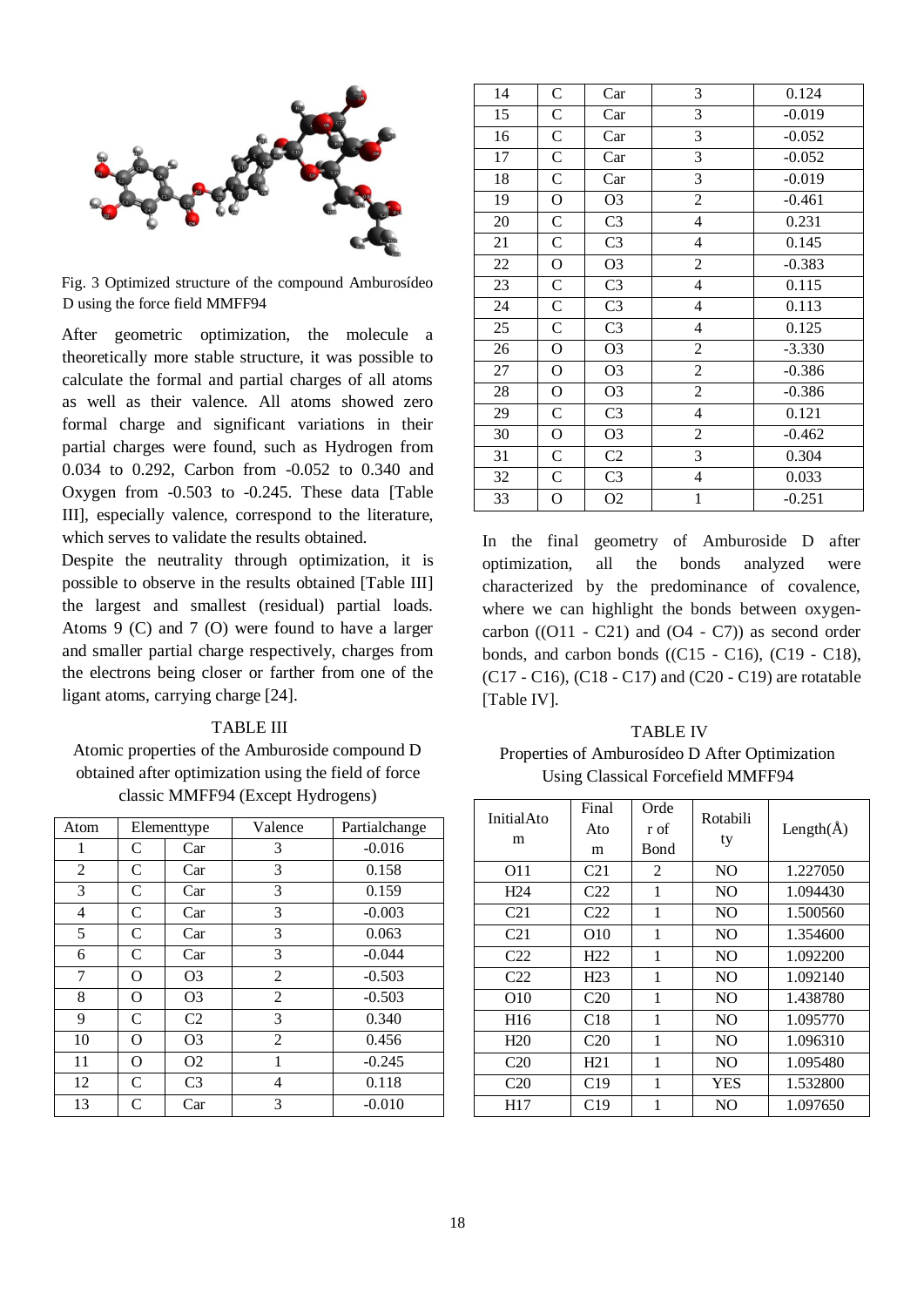| C19              | C18            | $\mathbf{1}$   | <b>YES</b>     | 1.537940 |
|------------------|----------------|----------------|----------------|----------|
| C19              | O <sub>7</sub> | $\mathbf{1}$   | <b>YES</b>     | 1.437710 |
| C18              | O <sub>9</sub> | $\mathbf{1}$   | NO             | 1.441380 |
| C18              | C17            | $\mathbf{1}$   | <b>YES</b>     | 1.534470 |
| H15              | C17            | $\mathbf{1}$   | NO             | 1.095810 |
| H19              | O <sub>9</sub> | $\mathbf{1}$   | NO             | 0.979358 |
| H <sub>6</sub>   | C8             | $\mathbf{1}$   | NO             | 1.096210 |
| H10              | C13            | $\mathbf{1}$   | N <sub>O</sub> | 1.087620 |
| H11              | C14            | $\mathbf{1}$   | N <sub>O</sub> | 1.087380 |
| $\overline{C17}$ | O <sub>8</sub> | $\mathbf{1}$   | $\rm NO$       | 1.438900 |
| C17              | C16            | $\mathbf{1}$   | YES            | 1.536760 |
| C13              | C14            | $\overline{c}$ | NO             | 1.397090 |
| C13              | C9             | $\overline{1}$ | NO             | 1.399030 |
| O <sub>8</sub>   | H18            | $\mathbf{1}$   | NO             | 0.980209 |
| H7               | C8             | $\,1$          | NO             | 1.096920 |
| C14              | C10            | $\mathbf{1}$   | NO             | 1.397010 |
| O7               | C15            | $\mathbf{1}$   | <b>YES</b>     | 1.436370 |
| C8               | C9             | $\mathbf{1}$   | N <sub>O</sub> | 1.506580 |
| C8               | O <sub>3</sub> | $\mathbf{1}$   | NO             | 1.432610 |
| C9               | C12            | $\overline{2}$ | NO             | 1.400730 |
| O <sub>5</sub>   | C10            | $\mathbf{1}$   | NO             | 1.366850 |
| O <sub>5</sub>   | C15            | $\mathbf{1}$   | NO             | 1.430540 |
| C10              | C11            | $\overline{c}$ | NO             | 1.393820 |
| $\overline{C12}$ | C11            | $\mathbf{1}$   | NO             | 1.399180 |
| C12              | H9             | $\mathbf{1}$   | N <sub>O</sub> | 1.089670 |
| C11              | H8             | $\mathbf{1}$   | NO             | 1.085530 |
| C15              | C16            | $\mathbf{1}$   | <b>YES</b>     | 1.541820 |
| $\overline{C15}$ | H12            | $\mathbf{1}$   | NO             | 1.097460 |
| C16              | H13            | $\mathbf{1}$   | NO             | 1.095750 |
| C16              | O <sub>6</sub> | $\mathbf{1}$   | N <sub>O</sub> | 1.442200 |
| H14              | O <sub>6</sub> | $\mathbf{1}$   | NO             | 0.983287 |
| O <sub>3</sub>   | C7             | $\mathbf{1}$   | NO             | 1.354650 |
| O4               | C7             | $\overline{c}$ | NO             | 1.220440 |
| C7               | C <sub>5</sub> | 1              | N <sub>O</sub> | 1.488390 |
| H <sub>3</sub>   | C6             | $\mathbf{1}$   | NO             | 1.087820 |
| C <sub>5</sub>   | C <sub>6</sub> | $\overline{c}$ | NO             | 1.407200 |
| C <sub>5</sub>   | C <sub>4</sub> | $\mathbf{1}$   | NO             | 1.400720 |
| C <sub>6</sub>   | $\overline{C}$ | $\mathbf{1}$   | NO             | 1.399800 |
| H2               | C <sub>4</sub> | $\mathbf{1}$   | NO             | 1.087100 |
| C <sub>4</sub>   | C <sub>3</sub> | 2              | NO             | 1.387780 |
| C <sub>1</sub>   | H1             | $\mathbf{1}$   | NO             | 1.085460 |
| C1               | C <sub>2</sub> | $\overline{2}$ | NO             | 1.389040 |
| C <sub>3</sub>   | C <sub>2</sub> | $\mathbf{1}$   | NO             | 1.393090 |
| C <sub>3</sub>   | O <sub>2</sub> | $\mathbf{1}$   | NO             | 1.365500 |
| C <sub>2</sub>   | O <sub>1</sub> | $\mathbf{1}$   | NO             | 1.366840 |
| O2               | H <sub>5</sub> | $\mathbf{1}$   | NO             | 0.978068 |
| O1               | H4             | $\mathbf{1}$   | NO             | 0.972846 |

About the conformational characterization, all angles between the bonds and the torsion angles could be calculated. Taking as examples of greater and smaller angles between joints, the angles  $(C11 - C10 - O5)$  and (C18 - O9 - H19) with 126.2229 ° and 104.6334 ° respectively; also, for example, the largest and smallest torsion angles, the systems  $(C6 - C1 - C2 - O1)$  and (H11 - C14 - C10 - C11) with 179.9974 ° and -179.9754 ° respectively.

Regarding the properties calculated using the Avogadro® software, it is possible to calculate the dipolar moment ( μ) of the structure which, motivated by the electronegativity difference between atoms, is related to the way the electric charges are distributed by the molecule and the polarization, separation between positive and negative charges [24]. Some other properties of the structure are directly linked to the dipolar moment  $(\mu)$ , such as melting and boiling points and their solubility in water [25]. Brivaracetam had a dipolar moment ( μ) estimated at 2,491 D, characterizing the molecule as polar.

Finally, the software also allows rendering and visualization of the surface of Van der Waals  $[figure 4]$ 



Fig. 4 Van der Waals surface of the Amburosídeo D.

#### IV. CONCLUSIONS

The molecular structure of the Amburoside D compound was geometrically optimized by classical force field calculations using Avogadro® freeware configured in MMFF94 steepest descent to the point of lowest potential energy, achieving theoretically more stable and more stable conformation. Close to its native form, obtaining at the end of this process the energy of  $[508,735 \text{ kJ} \cdot \text{mol}^{-1}]$  and dipolar momentum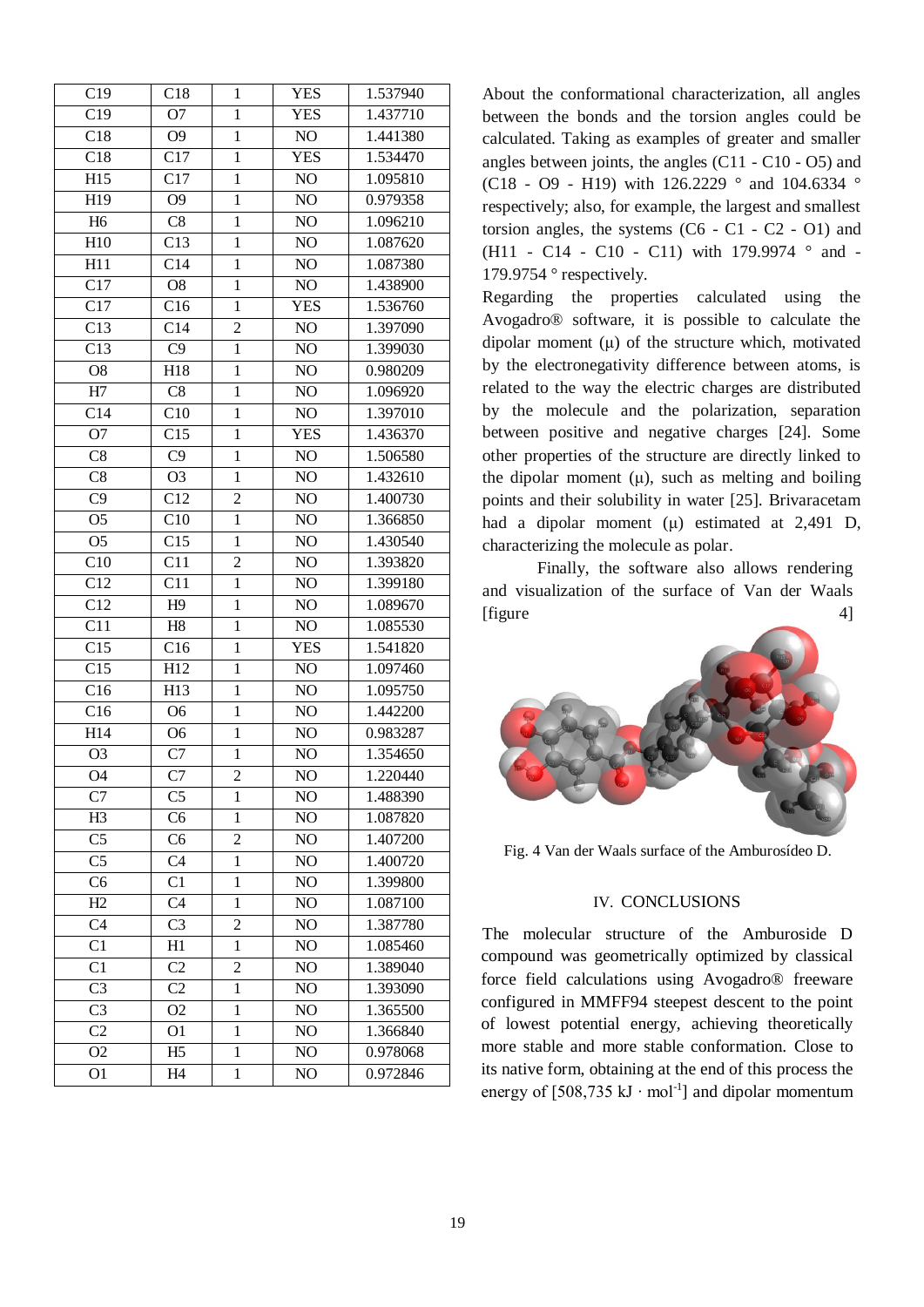(2,491 D). It was possible to realize that all atoms had zero formal charge and significant variations in their partial charges were found, such as hydrogen from 0.034 to 0.292, carbon from -0.052 to 0.340 and oxygen from -0.503 to -0.245. In addition, atoms 9 (C) and 7 (O) presented higher and lower partial charge respectively. After optimizing the structure it was possible to calculate the covalence-predominant bond lengths, where we can highlight the bonds between oxygen-carbon  $((O11 - C21)$  and  $(O4 - C7))$ as second order bonds, and the bonds between carbons ((C15 - C16), (C19 - C18), (C17 - C16), (C18 - C17) and (C20 - C19)) for their rotability. In relation to the conformational characterization, a greater and smaller angulation between bonds was obtained, highlighting (C11 - C10 - O5) and (C18 - O9 - H19) with  $126.2229$  ° and  $104.6334$  ° respectively; it was also possible to perceive the largest [179.9974 °] and smallest [-179.9754 °] torsion angles. In addition, the van der Waals surface of the structure was rendered. The data obtained constitute an initial step for future studies of semi-empirical molecular modeling and molecular docking, seeking to optimize this compound and its possible biological potential analogues.

#### V. ACKNOWLEDGMENT

The State University of Ceará (PROPGPQ / UECE) for the support. This work was partly supported by Conselho Nacional de Desenvolvimento Científico e Tecnológico (CNPQ) Tomyadvisor Emmanuel Silva Marinho.

#### VI. REFERENCES

- [1] A. C. B. Carvalho, D. S. G. Nunes, T. G.Baratelli, N. S. M. S. A. Q.Shuqair, E. M. Neto, Aspectos da legislação no controle dos medicamentos fitoterápicos. T&C Amazônia, v. 5, n. 11, 2007.
- [2] A. R. A. Lopes, M. L. S. Vargas, A. S. S. Cavalcanti, A. G. Silva, Plantas e seus extratos -administração e biodisponibilidade de fitoterápicos aplicados na pele. Natureza online v.4, n.2, p.62-66, 2006.
- [3] C. A. Montanari, V. da S. Bolzani, Planejamento racional de fármacos baseado em produtos naturais. Quim. Nova, Vol. 24, No. 1, 105-111, 2001.
- [4] Awale, Suresh et al. Design and synthesis of functionalized coumarins as potential anti-austerity

agents that eliminates cancer cells' tolerance to nutrition starvation. Bioorganic & medicinal chemistry letters, v. 29, n. 14, p. 1779-1784, 2019.

- [5] M.F. Agra, J. M. Barbosa Filho, Ethnomedicinal and phytochemical investigation of the Solanum species in the Northeast of Brazil. In: Nee, M., Symon, D.E., Lester, R.N., Jessop, J.P. (editors) Solanaceae IV. Kew: Royal BotanicGardens, p.341-343. 1990.
- [6] K. M. Canuto, E. R. Silveira, A. M. E. Bezerra, L. K. A. M. Leal, G. S. B. Viana, Uso de Plantas Jovens de Amburana cearensis A. C. Smith: Alternativa para Preservação e Exploração Econômica da Espécie. Embrapa Semi-Árido, Petrolina, 2008.
- [7] E. J. Barreiro, C. R. Rodrigues, M. G. Albuquerque, C. M. R. de Sant'anna, R. B. de Alencastro, Molecular Modeling: A Tool for theRational Planning of Drugs in Medicinal Chemistry. New Chemistry, v. 20, n.1, 1997.
- [8] M.Reges, M. M.Marinho, E. S. Marinho,In Silico Characterization of Hypoglycemic Agent Phenformin Using Classical Force Field MMFF94. International Journal of Recent Research and Review, v. 11, n. 2, p. 36-43, 2018.
- [9] N. C.Cohen, J. M.Blaney, C.Humblet, P.Gund, D. C. Barry,Molecular modeling software and methods for medicinal chemistry. Journal of medicinal chemistry, v. 33, n. 03, p. 883-894, 1990.
- [10] M.Reges, M. M.Marinho, E. S. Marinho,Semi-Empirical Study of the Drug Riociguat, an Important Drug for Oral Treatment against Chronic Thromboembolic Pulmonary Hypertension. International Journal of Scientific Engineering and Science, v. 01, n. 01, p. 13-17, 2017.
- [11] E. S. Marinho,M. M.Marinho, A DFT study of synthetic drug topiroxostat: MEP, HOMO, LUMO. International Journal of Scientific & Engineering Research, v. 07, n. 08, p. 1264-1270, 2016.
- [12] U. Oburkertand N. L. Allinger, Molecular Mechanics. ACS Monograph no 177, American Chemical Society, Washington, 1982
- [13] Carlos Mauricio R. Sant'Anna, "Molecular modeling methods for the study and planning of bioactive compounds: An introduction." Virtual Journal of Chemistry 1.1: 49-5, 2009
- [14] Y.Shao, et al. Advances in methods and algorithms in a modern quantum chemistry program package. Physical Chemistry Chemical Physics, v. 8, n. 27, p. 3172-3191, 2006.
- [15] T. A.Halgren, J. Comput. Chem. 17, 490. DOI: [http://dx.doi.org/10.1002/\(SICI\)1096-](http://dx.doi.org/10.1002/(SICI)1096-987X(199604)17:6%3c490::AID-JCC1%3e3.3.CO;2-V)